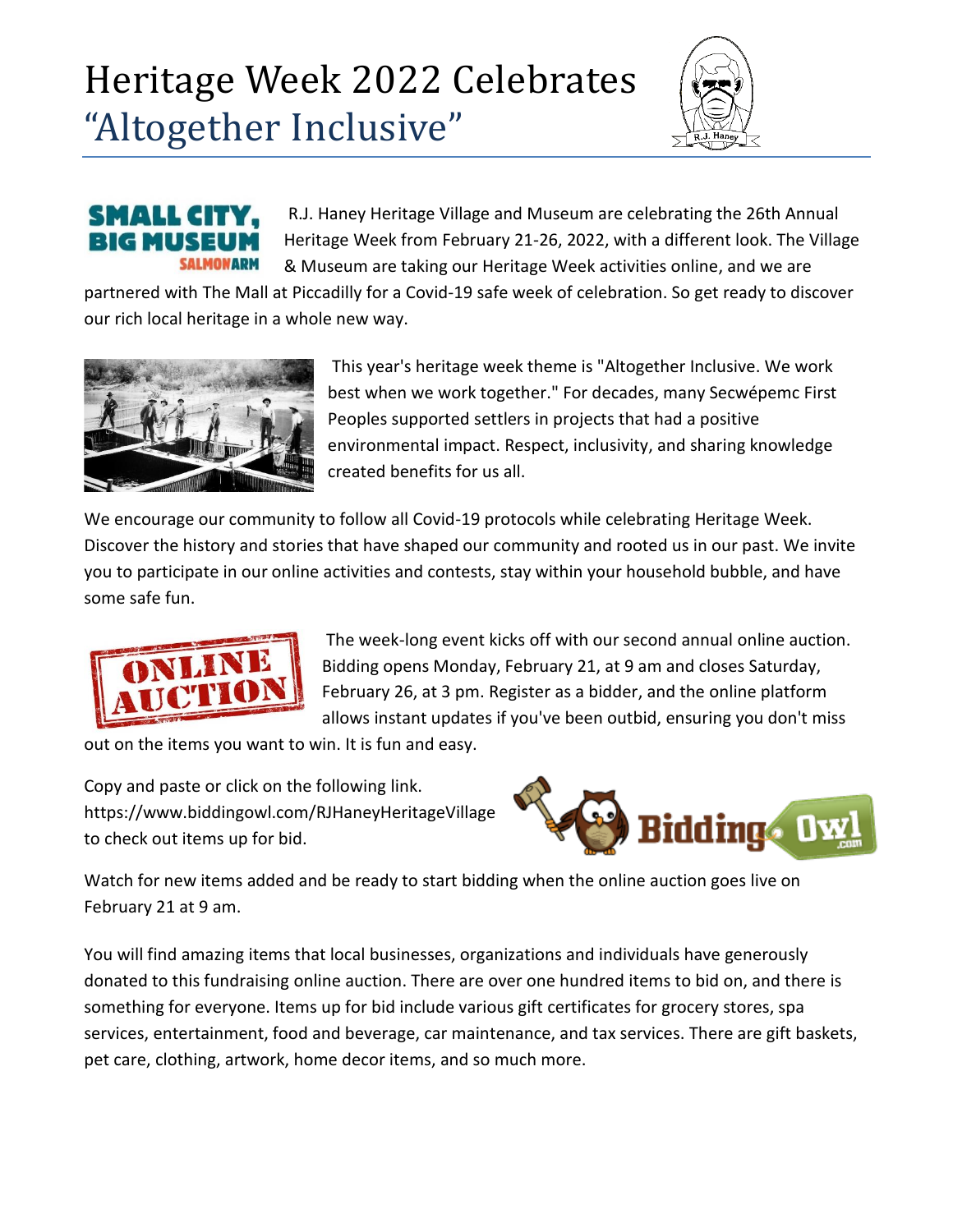The Salmon Arm community made the [online auction](https://www.biddingowl.com/RJHaneyHeritageVillage) one of the Village's most successful fundraising events in 2021. Please help us do it again. Check it out and place your bids before the auction closes Saturday, February 26 at 3 pm. Follow the link above or [click here to register as a bidder a](https://www.biddingowl.com/Auction/Bidders/register.cfm?auctionID=24392)nd get started.

When the auction closes on February 26, you can pay through PayPal at the checkout. Millions of people trust PayPal to buy, sell, and send money—without sharing their financial information. Or, on Monday, February 28, call the Village at 250-832-5243 to pay over the phone with your credit card.

Winning bidders can pick up their items at R.J. Haney Heritage Village from February 28 to March 4, from 10 am – 5 pm. We will be offering curbside pickup. Follow the signs when you enter the Village.

From February 21-26, enter the [Heritage Week online contests](https://www.salmonarmmuseum.org/happenings.htm) by visiting our [website page, "What's](https://www.salmonarmmuseum.org/happenings.htm)  [Happening,"](https://www.salmonarmmuseum.org/happenings.htm) for rules and information. Participate in as many of the contests or activities as you want. Your name will be entered into random draws for a great prize for each activity. Winners of the [online](https://www.salmonarmmuseum.org/happenings.htm)  [contests](https://www.salmonarmmuseum.org/happenings.htm) will be announced on [Facebook,](https://www.facebook.com/Haneyheritage) [Instagram](https://www.instagram.com/rjhaneyheritagevillage/?hl=en) and our [website](https://www.salmonarmmuseum.org/) from February 28 - March 4. Remember to stay within your household bubble, be kind and follow Covid-19 safety protocols.

[The On This Spot](https://onthisspot.ca/cities/salmonarm) app will take you on guided walking tours of Salmon  $\mathbf{P}$   $\mathbf{T}$  his  $\mathbf{S}$  pot Arm's history. Download the app on Google Play or the App Store to get started. Post your favourite photos to your social media sites and our

[Facebook](www.facebook.com/Haneyheritage) and [Instagram](www.instagram.com/rjhaneyheritagevillage/?hl=en) pages. Use the hashtag #haneyheritagevillage and be entered to win - it's that easy!

Visi[t our website,](https://www.salmonarmmuseum.org/happenings.htm) print the Scavenger Hunt Map and Clues, then head downtown to find the items, challenges or riddles! Once completed, submit your answers to [info@salmonarmmuseum.org,](mailto:info@salmonarmmuseum.org) and we will let you know how you did and enter your name in a random draw.





Download the colouring pages from [our website.](https://www.salmonarmmuseum.org/happenings.htm) When you are done, post it to our [Facebook](www.facebook.com/Haneyheritage) an[d Instagram](www.instagram.com/rjhaneyheritagevillage/?hl=en) pages using the hashtag #haneyheritagevillage to be entered into a random draw. Also, check out the word search and crossword puzzles.

From February 21-26, visit the [Mall at Piccadilly](http://piccadillymall.com/) and check out the heritage week displays with our community partners. While you are there, enter to win the Whatzit contest by finding the hidden artifacts throughout the mall. Drop your entry form off at the draw barrel at centre court by February 26. For more information, visit [their website.](http://piccadillymall.com/)

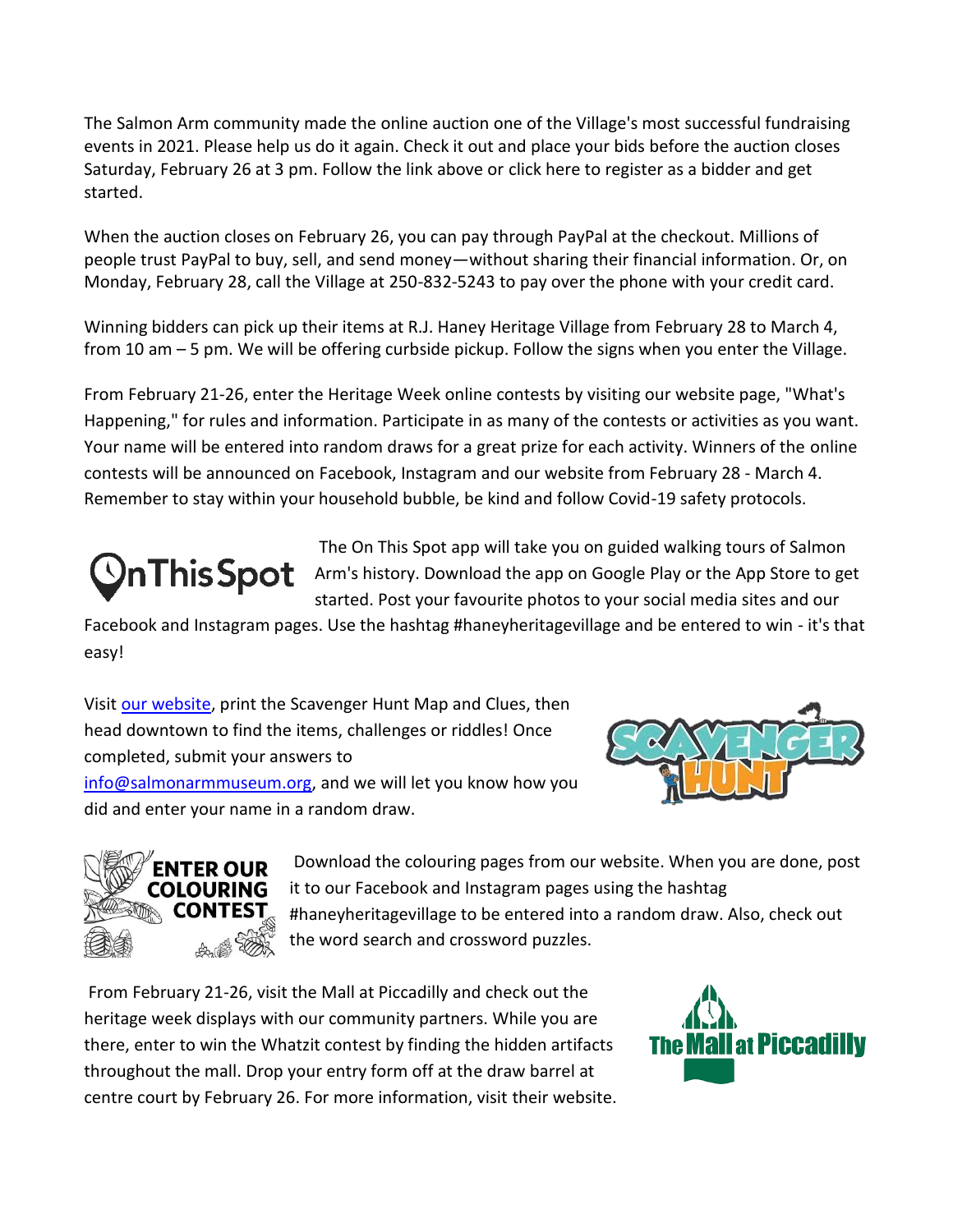## Heritage Week 2022 Celebrates "Altogether Inclusive"

Play safe, and please follow all the Covid-19 safety protocols[. Join us online](https://www.salmonarmmuseum.org/default.htm?RD=1#UpcomingEvents) from February 21-26 and celebrate the 26<sup>th</sup> Heritage Week.

[Play safe, and please follow all the Covid-19 safety protocols. Join us online from February 21-26 and](https://www.salmonarmmuseum.org/)  [celebrate the 26th Heritage Week.](https://www.salmonarmmuseum.org/)

[R.J. Haney Heritage Village and Museum](https://www.salmonarmmuseum.org/) is a registered not-for-profit charitable organization that proudly preserves the history of Salmon Arm and surrounding area's. The facility is managed by the Salmon Arm Museum and Heritage Association. The donations and proceeds from Heritage Week support the amazing projects and educational programs at the Heritage Village & Museum.

Located on the east side of Salmon Arm at [751 Highway 97 B,](https://www.salmonarmmuseum.org/visit.htm) it is the Shuswap's largest heritage destination. It welcomes visitors from far and wide to discover how the early settlers and pioneers of the Shuswap lived. Set on 40 acres of the prettiest farmland in the Shuswap, the site comprises 24 buildings that are either replicas or originals and over 30 exhibits, including the original 1910 Haney House. [Your admission](https://www.salmonarmmuseum.org/admissions.htm) includes access to the [Heritage](https://www.salmonarmmuseum.org/heritage-village.htm) 



[Village](https://www.salmonarmmuseum.org/heritage-village.htm) and [Museum,](https://www.salmonarmmuseum.org/museumexhibits.htm) Children's Discovery Centre, [Sprig of Heather restaurant,](https://www.salmonarmmuseum.org/sprig-of-heather.htm) walking trails, [daily](https://www.salmonarmmuseum.org/daily-programs.htm)  [activities and tours.](https://www.salmonarmmuseum.org/daily-programs.htm)



The Montebello Museum is the recipient of the 2018 Thompson-Okanagan-Kootenay Commercial Building Awards "Award of Merit" and the Associations Canada 150 Lasting Legacy Project. Nine storefronts complete the Village stories, such as the Salmon Arm Observer, Demers and Tillman Pool Hall and Barbershop, the McGuire General Store, Lingford and Honey Photo

Studio and the E.A. Palmer Butcher Shop. It is the home of the [Ernie Doe Archives Room,](https://www.salmonarmmuseum.org/erniedoe.htm) the Museum's collection and [Gallery.](https://www.salmonarmmuseum.org/museumexhibits.htm)

The Children's Museum and Discovery Centre and Outdoor Play Area provide hours of playful discovery for families. Located on the Broadview School House's main level in the heart of the Village, the Children's Museum and